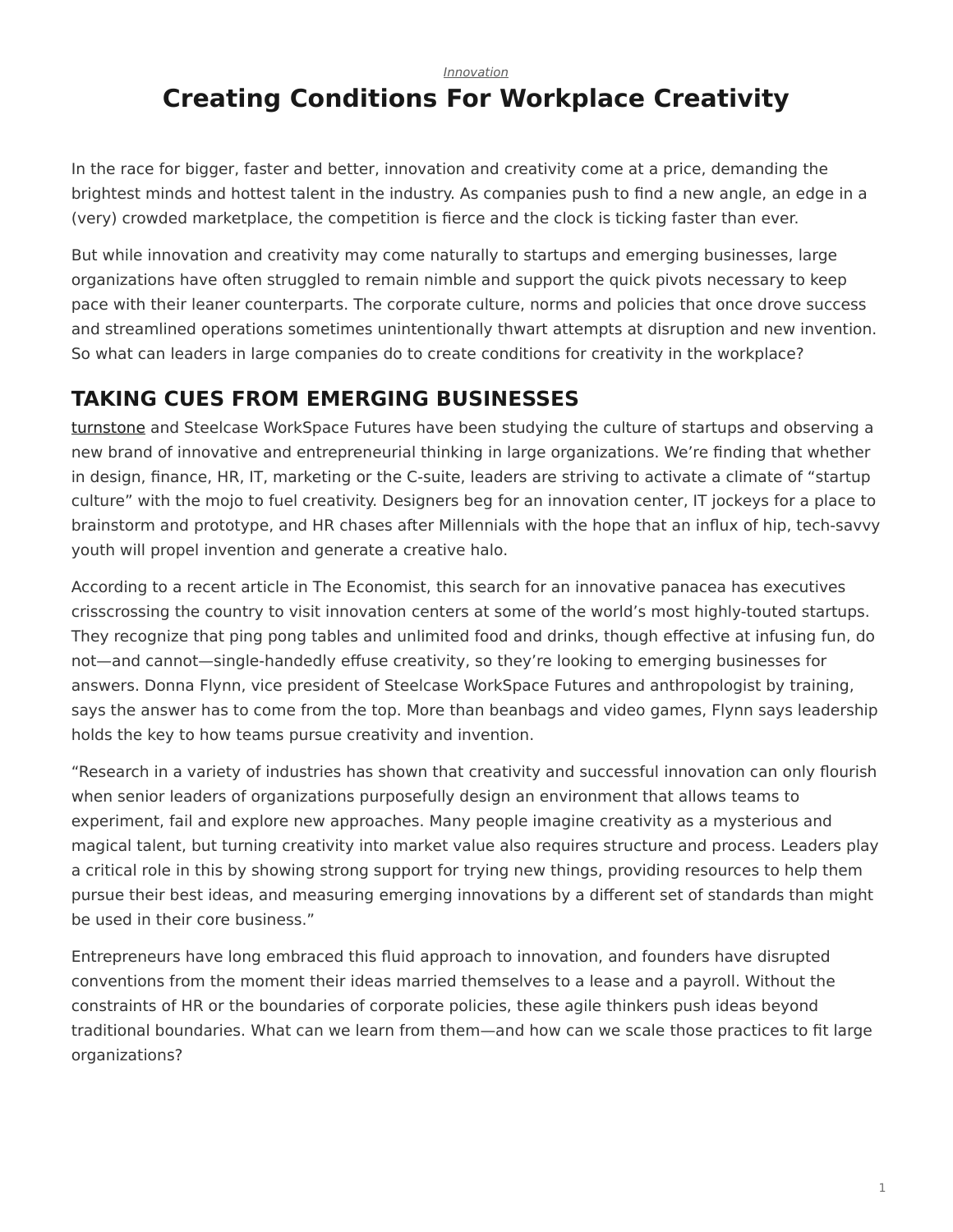David Kidder has been helping the world's biggest companies leverage space, tools and technology to enhance innovation for half a decade, and is perhaps best known for his best-selling books "The Intellectual Devotional" and "The Startup Playbook." But it's Kidder's role as co-founder and CEO of Bionic that keeps him in constant contact with CEOs of Fortune 500 companies looking to turn up the volume on organic growth and transformation. According to Kidder, leaders must first re-think the way they value space, from assets to growth capability.

**"You can't say to someone, 'I want you to think differently, build differently, behave differently'—and then say, 'Go back to your desk.' It absolutely doesn't square with the idea that we want you to create growth. As founders and as leaders, we need to break people's environments to truly change the way people think and create."**

### **DAVID KIDDER, CO-FOUNDER AND CEO OF BIONIC**

"Space is a sum of many parts, and it is more powerful than individual pieces," he noted in a recent conversation with turnstone. "But when you view space simply as a cost, you get stifled on its purpose, which often stops growth and creativity. You have to force yourself into a new mindset of looking at creating environments that unlock growth, innovation and creativity. Experience is revenue growth, not cost."

As Kidder emphasizes, there are powerful, existing organizational mindsets and historic approaches to innovation that either stop or slow progress to unlocking business model and productive innovation. Leaders, he says, need to view space and office design as an operating expense critical to growth—not as a capital expense tossed in with paper clips and insurance policies. By changing the way leaders view space and its impact on building a creative culture, it's possible to move the needle on real innovation.

"You can't say to someone, 'I want you to think differently, build differently, behave differently'— and then say, 'Go back to your desk.' It absolutely doesn't square with the idea that we want you to create growth. As founders and as leaders, we need to break people's environments to truly change the way people think and create."

### **THE POWER OF AN INNOVATIVE LEADER**

For startups and founders in emerging businesses, "breaking" the work environment starts by reframing the space conversation and recognizing the implications that come with innovation—namely, untethering people and giving them room to iterate, prototype, design and imagine. For entrepreneurs building their company from scratch, this often happens organically. There are no historical pressures or preconceived notions of what their space should look like or how they should operate. But intrapreneurs in established organizations seeking disruption must force a sense of agility to spur creativity. They're tasked with hacking the office so that innovation can happen as a matter of course.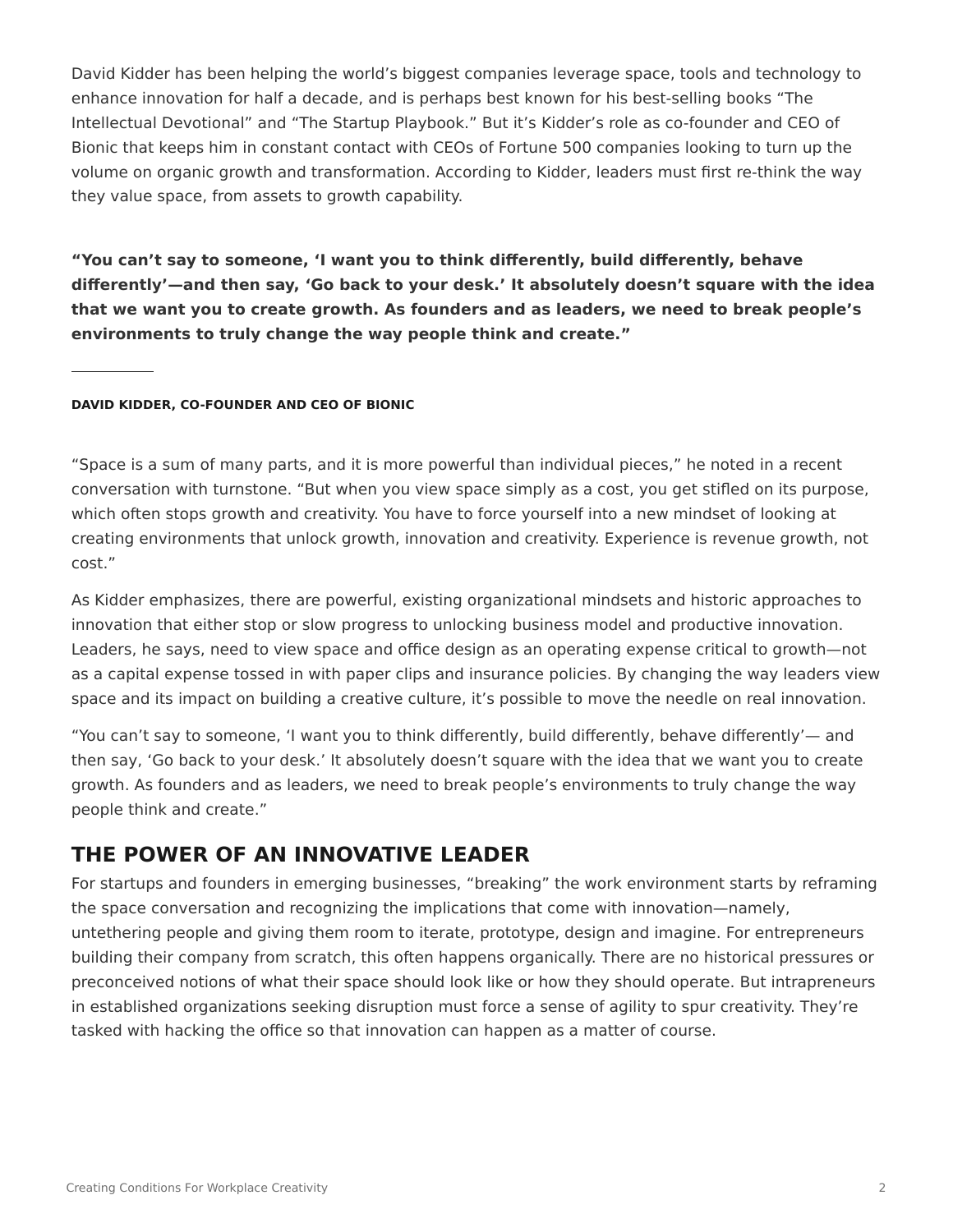Jeff Schuetz is Staff VP of Global Technology for Consumer Packaging at Sonoco, a 116-year-old global packaging company in Hartsville, South Carolina. Two years ago after a change in leadership, Sonoco quickly pinpointed space as a key to disruption.

"We have a new CEO that came from within our organization, and he identified growth through innovation as a key component of his strategy. We have great technical abilities but not great spaces—it was beige and traditional. While we were already working on changing things, when the CEO said, 'Go,' we were able to present him with a much larger proposal."

Schuetz explains how this support prompted Sonoco to tear down their former development center to the studs and completely start over. The resulting transformation pulled them out of the past and placed them decidedly in the future.

"We've provided a lot more space for collaboration: classic conference rooms, huddle areas, comfortable couches, a work café and outdoor spaces that we're able to use nine months out of the year. We think of our space as a tool for attracting the talented Millennials we want. Now when you walk in, there's a bit of a 'wow.'"

**"We've provided a lot more space for collaboration: classic conference rooms, huddle areas, comfortable couches, a work café and outdoor spaces that we're able to use nine months out of the year. We think of our space as a tool for attracting the talented Millennials we want. Now when you walk in, there's a bit of a 'wow.'"**

**JEFF SCHUETZ,** | Staff VP of Global Technology for Consumer Packaging at Sonoco

# **PASSIONATE LEADERS INSPIRE DISRUPTION**

Leaders of innovation teams also exhibit a healthy disrespect for the status quo and often request complete autonomy in order to further their creative agenda. Executives who recognize the power of reinventing an industry are frequently willing to grant unusual levels of self-governance to these leaders and their teams. In the interest of achieving something potentially revolutionary, they also allocate a special budget, relinquish hiring decisions and let them work their magic without a specific agenda.

"When our innovation focus came to being in early 2014, our CEO didn't give directives with specifics. Instead, he really left it to us to come to him with the details, and it was an easier sell because he was striving for both cultural and technological innovation. The work environment is one pillar to that new culture, and I'm convinced it never would've happened without CEO support," says Schuetz.

Kidder's experience in both entrepreneurial and intrapreneurial ecosystems highlights the crucial role leadership plays. "Half of it is the CEO. Bold, sleeves rolled up, building it. They're empowering people to create productive failure with velocity. And if you have that, you're halfway there."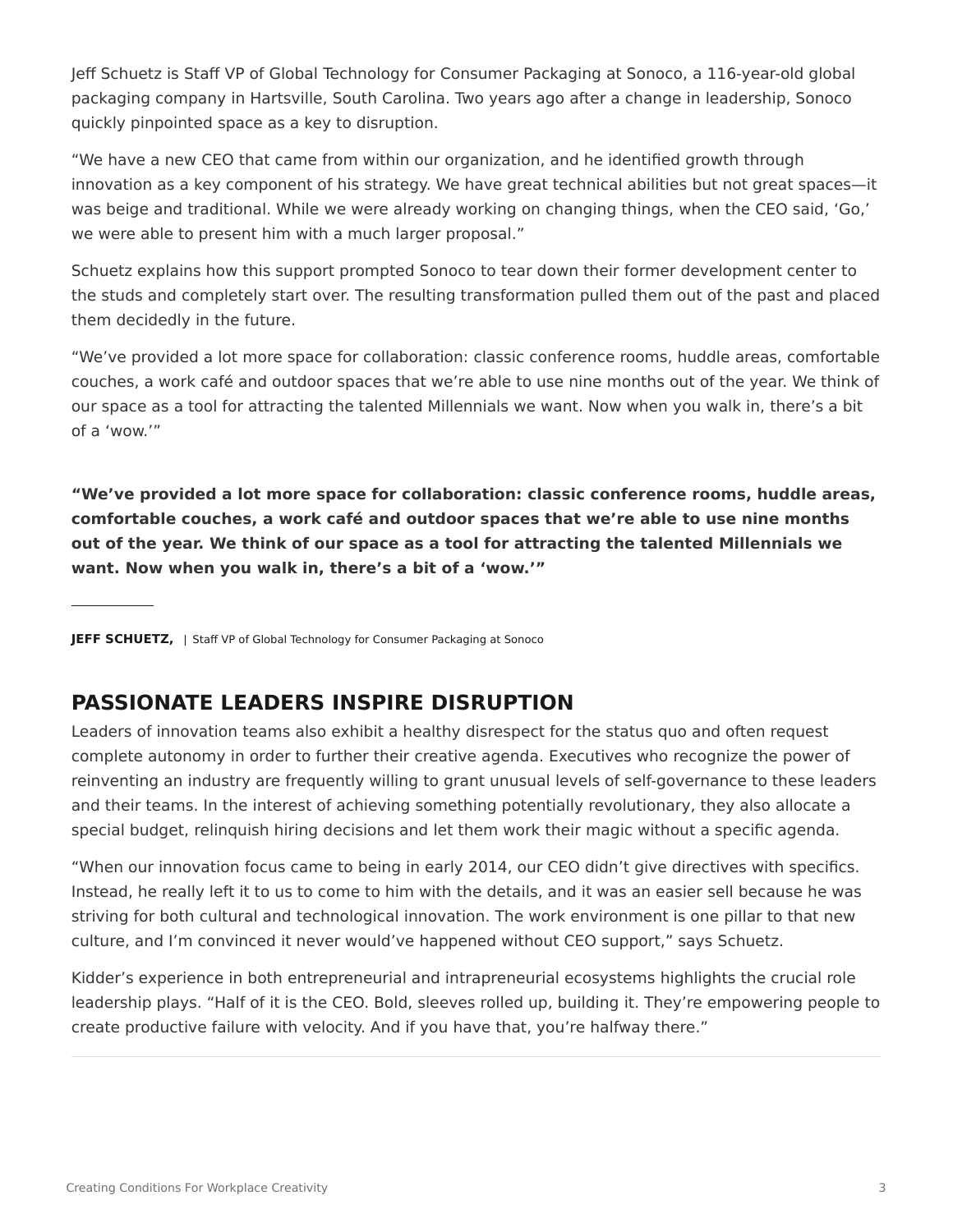## **CREATIVITY STARTS HERE**

We believe leaders of emerging businesses and of innovative teams in large organizations share the same DNA: their goal is to disrupt, question, test, and challenge the status quo. Their pursuit for fresh thinking packaged in unconventional wrappings depends on the level of freedom they experience in their environment.

Ready to build that kind of ecosystem for your team? Consider this:

### **IMPACT OF LEADERS**

Much like the founders of emerging businesses, leaders of large, leading organizations must set the stage for innovation by modeling the cultural norms that allow for free thinking, exploration, creativity and freedom to fail. In short, they must empower their team to pursue ideas and unleash their creativity without fear.

- So leaders, trust your team, even amidst ambiguity
- Allow them to act with just enough information to responsibly move projects ahead
- Embrace analog ideation
- Welcome disagreements and divergent thinking to combat optimization
- Remove organizational red tape whenever possible
- Give innovators as much autonomy as you're able
- Provide spaces that can stay messy while ideas take shape

Says Schuetz, "In the past, there has been a tendency to get into a group think, but this environment we're creating now is one that welcomes divergent thoughts and disruption. Being able to encourage more creativity and risk- taking is something that our new environment is aiding."

### **IMPACT OF PEOPLE**

Because the implications of talent on creativity are immense, as are cultural fit, motivation, passion and authenticity, innovative leaders fight for the freedom to hire without oversight from HR. Tom Kelley, author of The "Ten Faces of Innovation," identified how "Directors," those in leadership roles with a firm grasp on the direction of their companies and able to bring out the best in others, value the freedom to hire.

"There's an old adage in Hollywood that 'directing is 90 percent casting.' Great Directors [in business] build a team of people who need little direction and can lead by example themselves."

Finding people who know when and where to speak up and will work to create their own break- through culture is necessary. These meaningful connections make people feel safe, opening the door to true collaboration and creativity.

- When hiring, consider individual personalities and how they'll mesh
- If possible, involve several team members in the interview process to test for fit
- Use space to break down silos and create an environment conducive to collaboration
- Foster a vibrant, startup culture that promotes natural interactions between teams and departments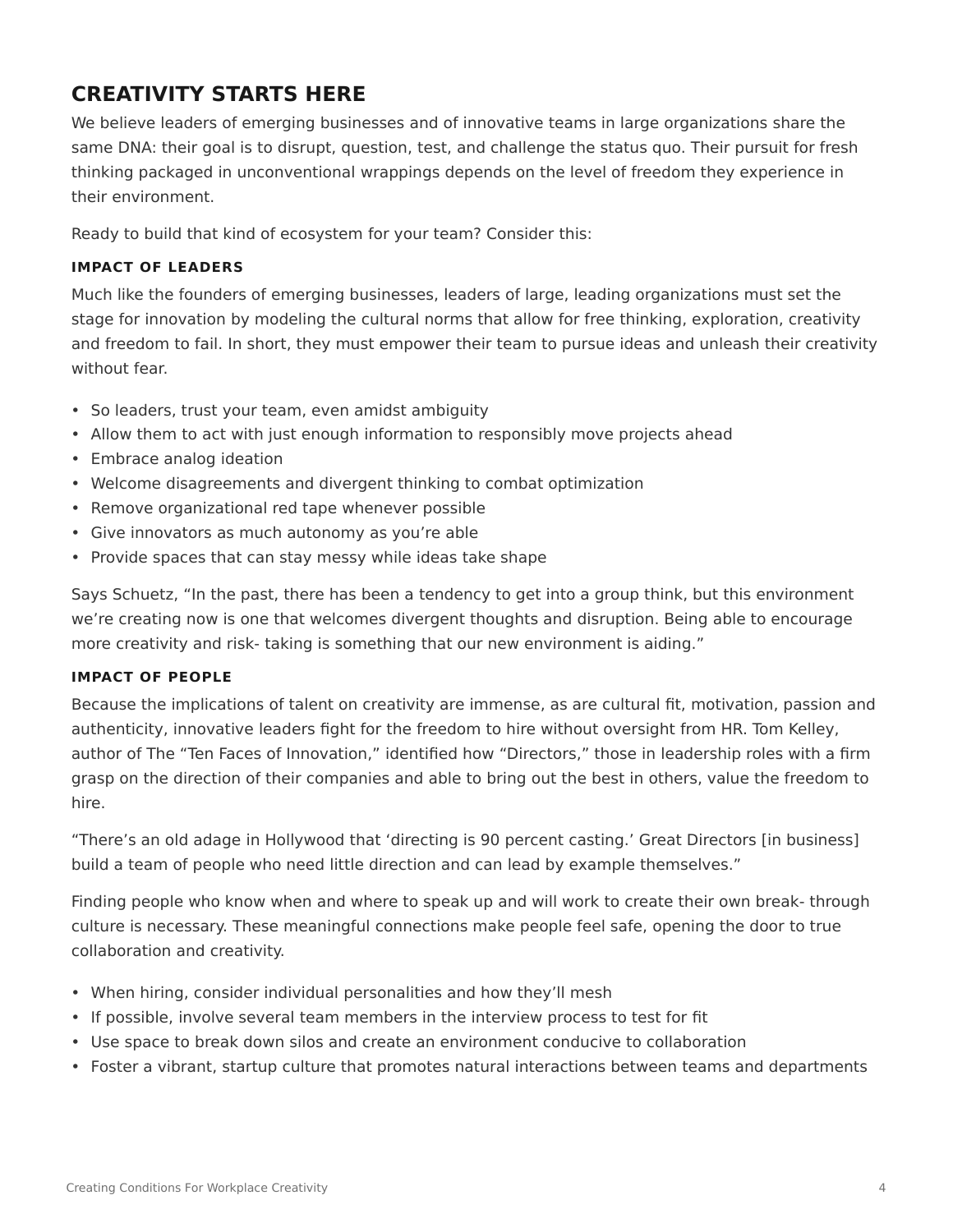• Set the stage for relationships to bloom and trust to take root between coworkers

### **IMPACT OF SPACE**

Steven Johnson, best-selling author and TED speaker, has said, "If you look at history, innovation doesn't just come from giving people incentives; it comes from creating environments where their ideas can connect." For creativity to bloom and innovation to flourish, innovators benefit from a true palette of places:

- Design respite areas where team members can find solace
- Create team spaces that boost culture and promote natural social interaction
- Provide collaborative spaces for group projects and meetings
- Use whiteboards to capture idea generation
- Make "dashboards" that track progress, quality measurements and goals visible to all

Allowing creatives to move freely throughout the day based on the task at hand helps them remain agile and maintain forward momentum to accelerate business results.

#### **[Steelcase](https://www.steelcase.com/research/articles/author/steelcase-360/)**

Steelcase 360 explores the latest research, insights and trends on how the power place can make a difference in the way people work, learn and heal.

| +About Steelcase |  |
|------------------|--|
| +Customer Care   |  |
| +Legal Notices   |  |
| +Connect With Us |  |
| +Contact Us      |  |
| <b>Steelcase</b> |  |
|                  |  |